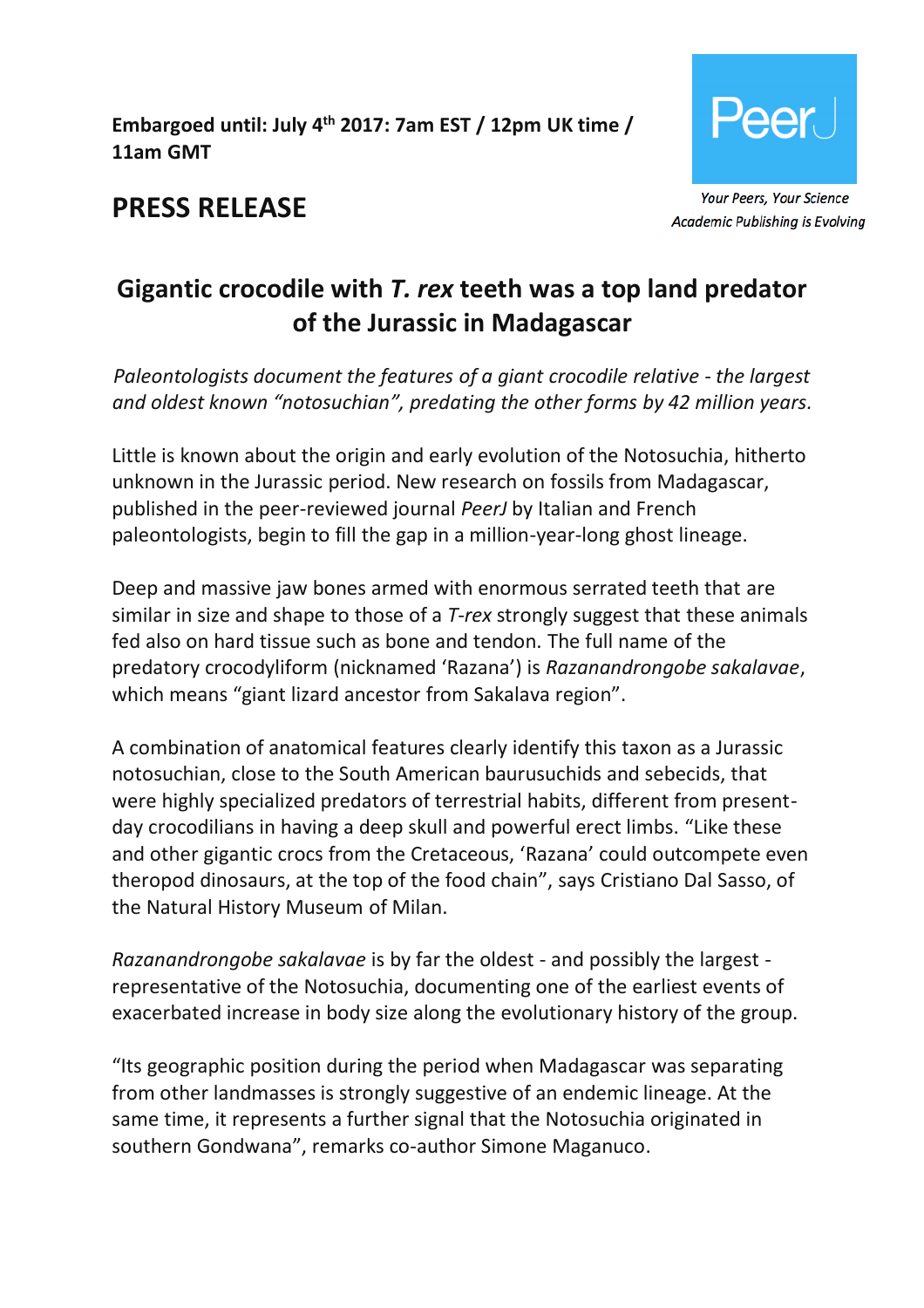## **Full Media Pack including images and videos:**

<https://drive.google.com/open?id=0BzGrFBtalE6wQzl2ZjZpcUx6THM>

#### **Images:**



**Image 1**: Paleontologists Cristiano Dal Sasso (right) and Simone Maganuco (left) exhibit some skull bones of *Razanandrongobe sakalavae* at the Natural History Museum of Milan. The teeth are enormous, approaching in shape and size those of a *T. rex*. The tip of a shed tooth shows a deeply worn surface caused by contact with hard food, such as bone and tendon: this animal was both predator and scavenger. The origin of the preserved bones from opposite sides of the upper and lower jaws was a hindrance to the study of how they aligned. However, new technologies helped Cristiano Dal Sasso and colleagues solve the puzzle…(see photo **2**). Credit: G. Bindellini.



#### **###**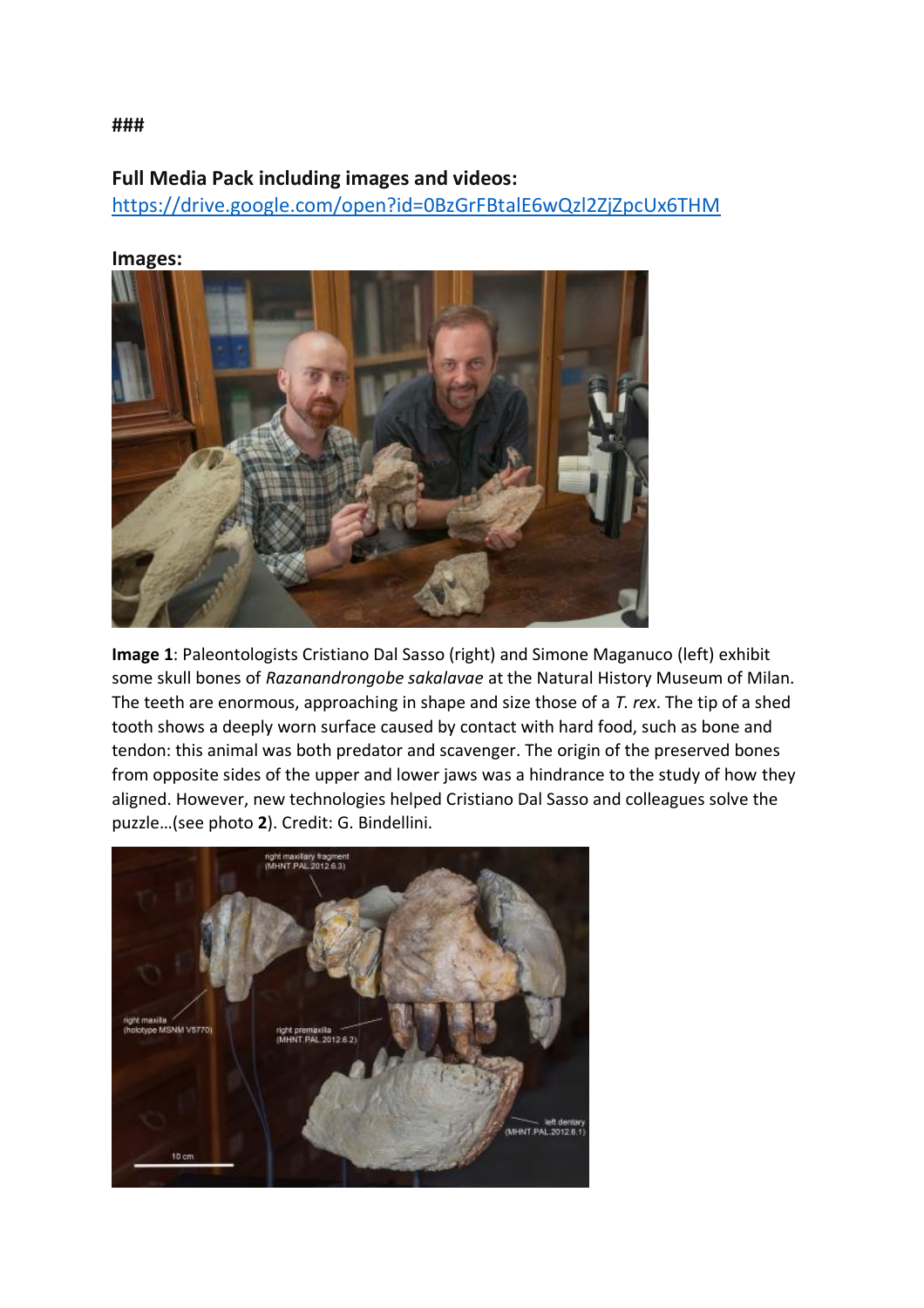**Image 2**: Reconstruction of the jaws of *Razanandrongobe sakalavae*, including the original left dentary, right premaxilla (courtesy of the Natural History Museum of Toulouse ), and their counterlateral copies (in grey), printed in 3-D from CT data by FabLab Milan, and then mounted at the Natural History Museum of Milan. Credit: Giovanni Bindellini.



**Image 3**: Paleontologists Cristiano Dal Sasso (left) and Simone Maganuco (right) standing next to the jaws of *"*Razana" at the Natural History Museum of Milan. Dal Sasso indicates the firmly sutured mandibular bones, Maganuco points to the confluent nares facing to the front of the snout: two anatomical features that indicate crocodilian affinities, in spite of the unsually deep skull. The original left dentary, right premaxilla, and maxillary fragments were rearticulated to counterlateral copies, printed in 3-D from CT data. Credit: Giovanni Bindellini.



**Image 4**: Paleoartistic restoration of *Razanandrongobe sakalavae* scavenging on a sauropod carcass in the Middle Jurassic of Madagascar. Unlike extant crocodilians, this terrestrial predator had a deep skull and walked on erect limbs. Credit: Fabio Manucci.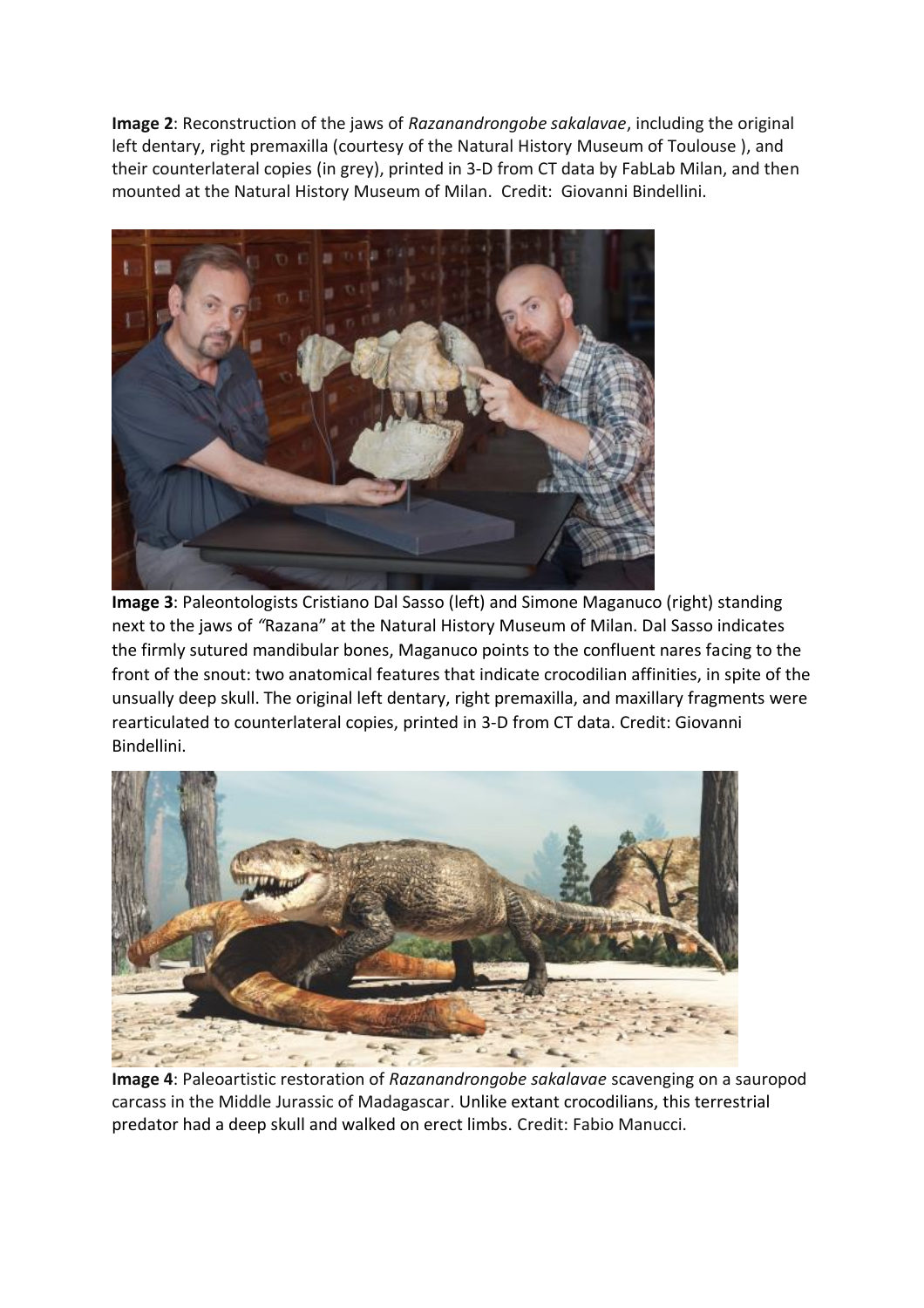

**Image 5**: Comparison between the estimated body size of the giant notosuchian crocodyliform *Razanandrongobe sakalavae* (nicknamed "Razana") and a human. Credit: Marco Auditore.

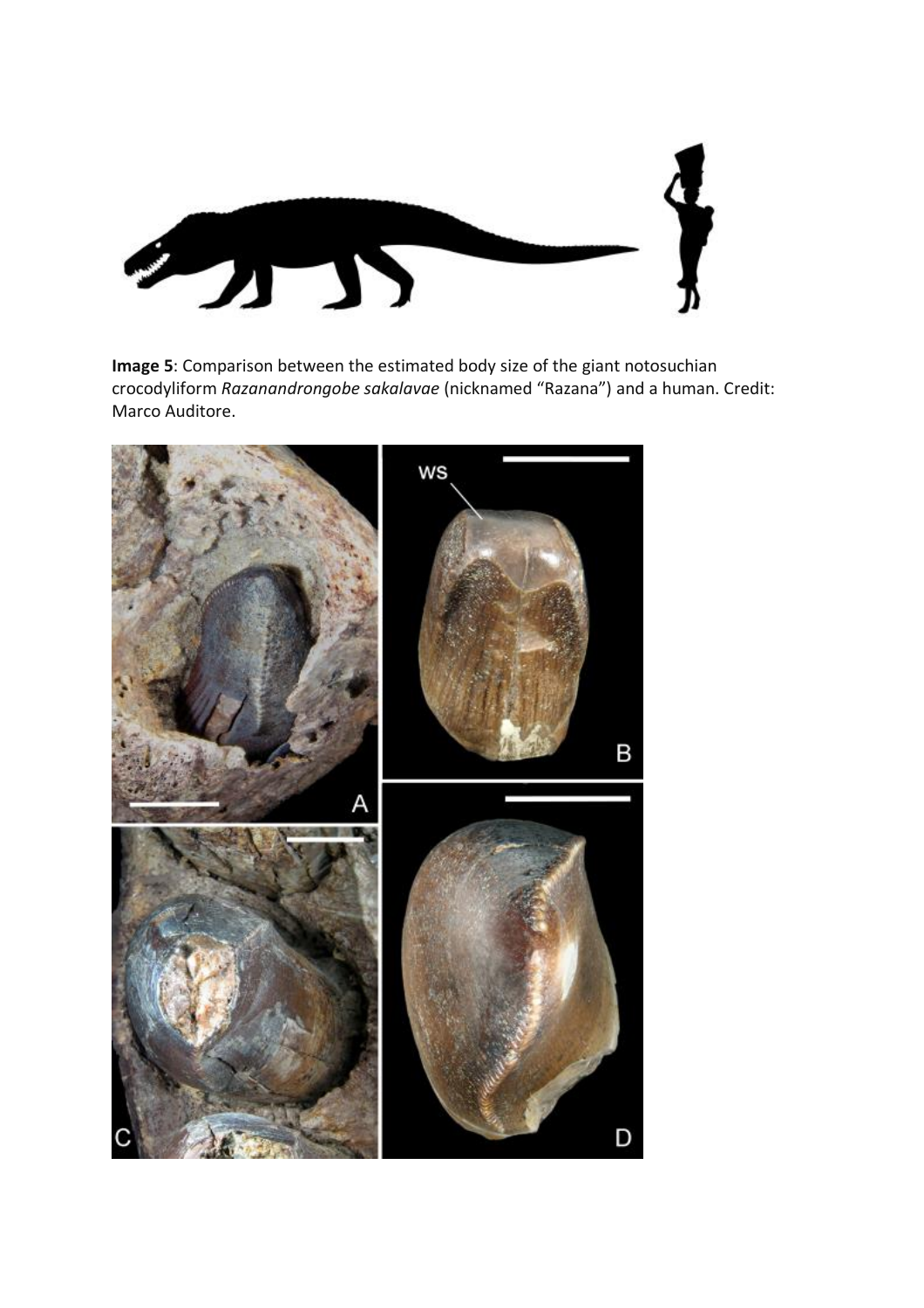**Image 6**: Unique to *R. sakalavae* are the alveoli with labiolingual diameter larger than mesiodistal diameter, the mesial teeth incisiform, U-shaped in cross-section, and the presence of denticles that are even larger than those of large-bodied theropods, *Tyrannosaurus rex* included. (A), first premaxillary tooth still growing in its alveolus; (B) mesial tooth with apparent wear surface (ws); (C) fourth premaxillary tooth; (D) lateral tooth. Scale bars = 10 mm. Credit: Michele Zilioli.

#### **Videos:**



**Video A**: At the Natural History Museum of Milan, living and extinct animals such as a Nile crocodile and a *T. rex* are used for comparison in the study of a new fossil crocodile from the Jurassic of Madagascar, whose banana-like teeth are serrated with apparent denticles, that are even larger than those of *Tyrannosaurus* and other carnivorous dinosaurs. Living crocodilians have conical unserrated teeth. Credit: Cristiano Dal Sasso.



**Video B**: Paleontologists Cristiano Dal Sasso (left) and Simone Maganuco (right) studying the skull bones of *"*Razana" (nickname for *Razanandrongobe sakalavae*) at the Natural History Museum of Milan. The teeth are enormous; the largest one is the second premaxillary tooth. The tip of a shed tooth shows a deeply worn surface, caused by contact with hard food, such as bone and tendon: this animal was both predator and scavenger. The origin of the preserved bones from opposite sides of the upper and lower jaws was a hindrance to the study of how they aligned. However, new technologies helped Cristiano Dal Sasso and colleagues solve the puzzle… (see video C). Credit: Paolo Magliocco.



**Video C**: Computed tomography of the fossil cranial bones of *Razanandrongobe sakalavae*  (this is the name of this Jurassic crocodylomorph) provided information on the tooth replacement process and tooth/root size. The largest dentary tooth is 14 cm long and the largest premaxillary tooth measures 15 cm. CT data also allowed to 3-D print the missing counterlateral bones at FabLab Milan, and so to reconstruct the front of the skull at the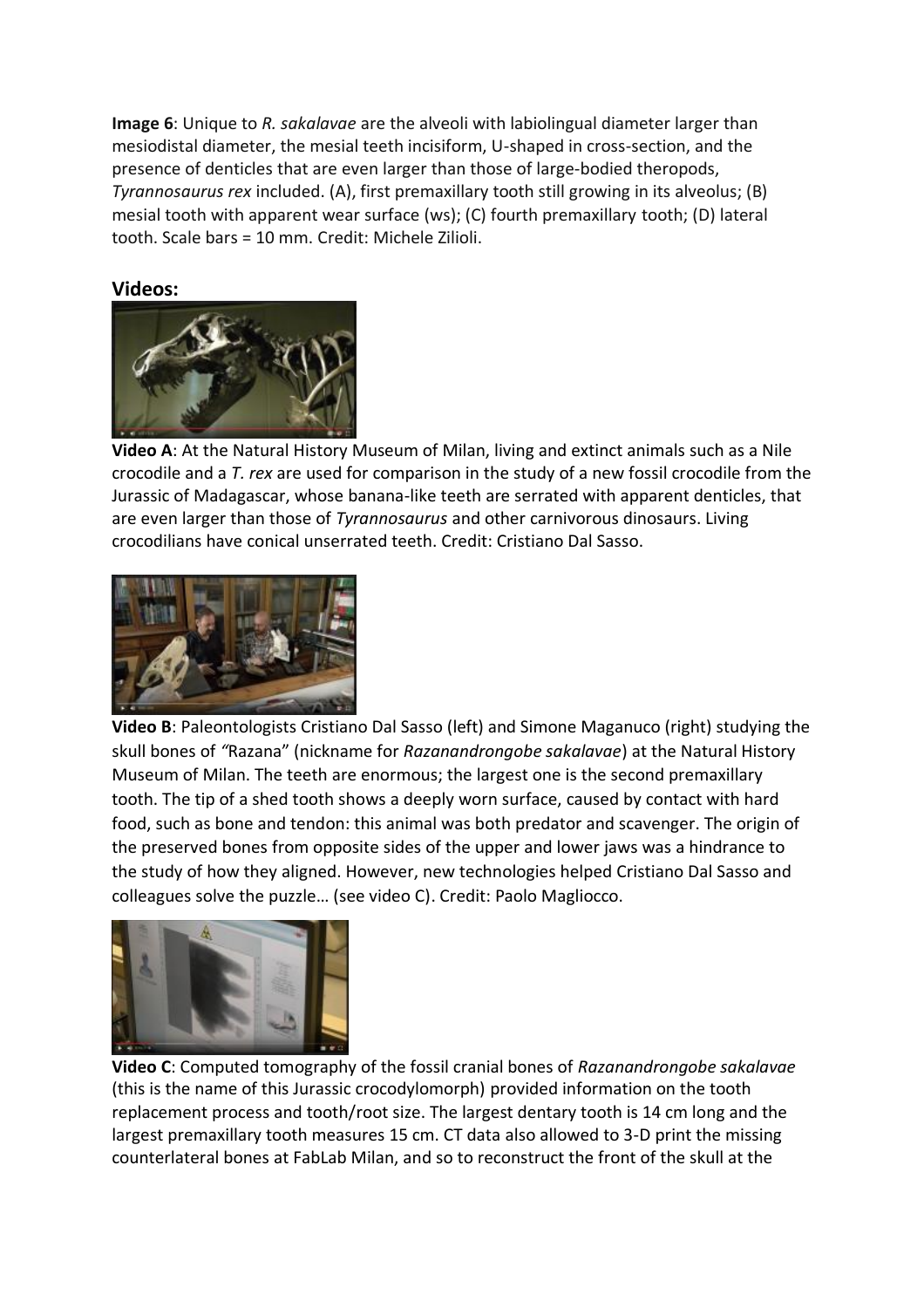Natural History Museum of Milan. Technician Andrea Passoni mounts the bone pieces. Credit: Cristiano Dal Sasso.



**Video D**: Paleontologists Cristiano Dal Sasso (left) and Simone Maganuco (right) standing next to the jaws of *Razanandrongobe sakalavae* at the Natural History Museum of Milan. Unlike present-day crocodiles and alligators, this terrestrial predator had a deep skull. On the other hand, the nares confluent and facing to the front of the snout, and the tip of the lower jaw formed by four firmly sutured bones, indicate that this animal is a crocodylomorph reptile, not a dinosaur. Credit: Paolo Magliocco.

## **Full Media Pack including images and videos:**

<https://drive.google.com/open?id=0BzGrFBtalE6wQzl2ZjZpcUx6THM>

**###**

**EMBARGOED** until July 4<sup>th</sup>: 7 am EST; 12 midday UK local time; 11 am GMT (i.e. the date of publication)

# **PDF of this Press Release:**

<http://static.peerj.com/pressReleases/2017/07/Press-Release-Dal-Sasso.pdf>

**Link to the Published Version of the article** (quote this link in your story – the link will ONLY work after the embargo lifts): <https://peerj.com/articles/3481> your readers will be able to freely access this article at this URL.

**Citation to the article**: Dal Sasso et al. (2017), *Razanandrongobe sakalavae,* a gigantic mesoeucrocodylian from the Middle Jurassic of Madagascar, is the oldest known notosuchian. PeerJ 5:e3481; DOI 10.7717/peerj.3481

**###**

# **About:**

**PeerJ** is an Open Access publisher of two peer-reviewed journals and a preprint server. PeerJ is based in San Diego, CA and the UK and can be accessed at <https://peerj.com/>. PeerJ's mission is to help the world efficiently